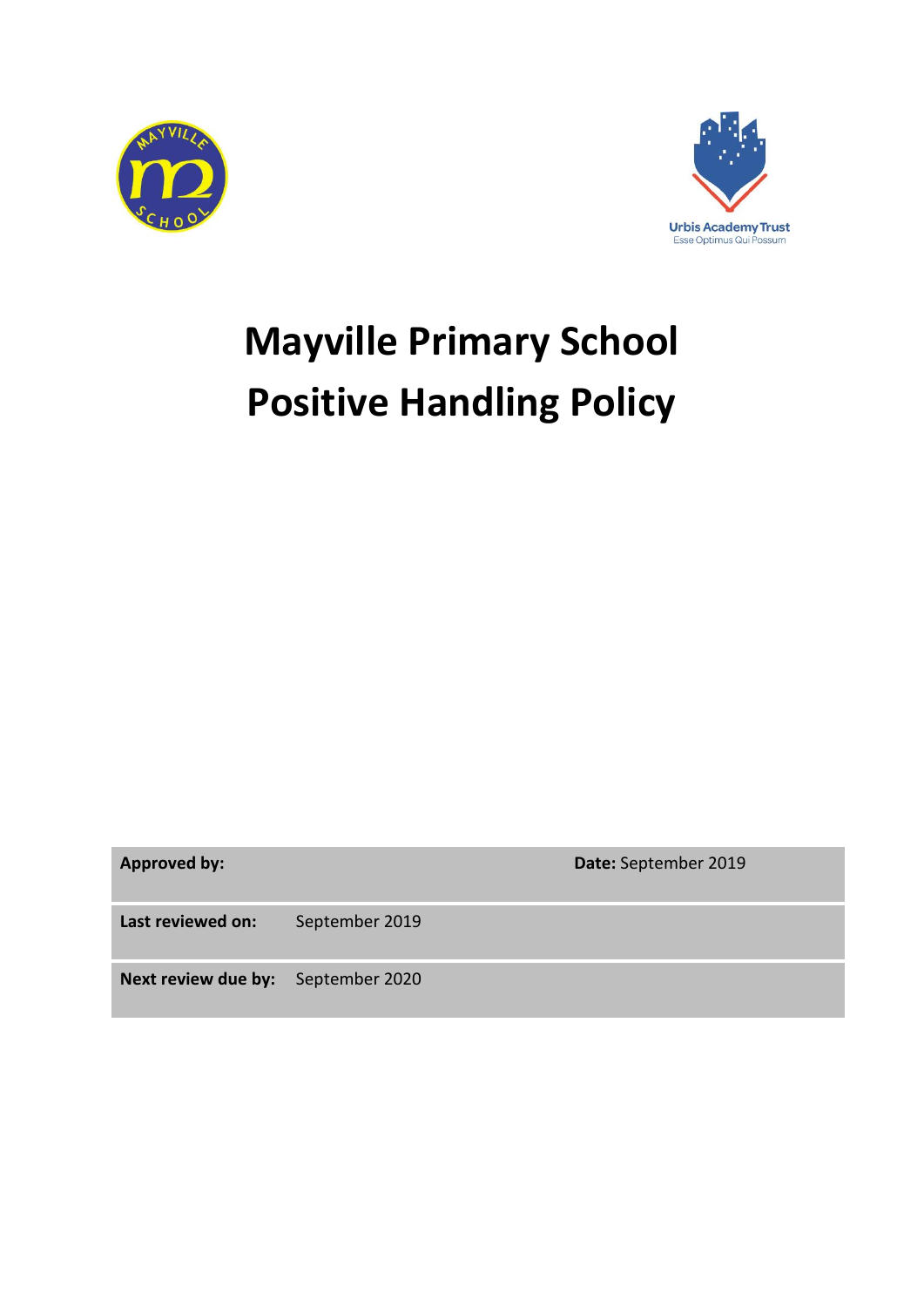# **NAMED PERSONNEL WITH DESIGNATED RESPONSIBILITY FOR SAFEGUARDING**

| Designated        | Deputy            | Designated | Named      | Safeguarding | <b>Chair of Trustees</b> |
|-------------------|-------------------|------------|------------|--------------|--------------------------|
| Safeguarding Lead | Safeguarding Lead |            | Trustee    |              |                          |
|                   |                   |            |            |              |                          |
| Ms N Quince       | Ms B Komorowska   |            | Mr.R Dauda |              | Mr. W. Harding           |
|                   | Ms E Clark        |            |            |              |                          |

## **INTRODUCTION**

This policy has been prepared for the support of all teaching and support staff who come into contact with pupils who may need to be positively handled.

This policy should be read in conjunction with other school policies relating to interaction between adults and pupils specifically the school's Behaviour Policy.

The policy will be reviewed annually by the Headteacher and Governing Body.

## **PURPOSE OF THE POLICY**

Good professional relationships between staff and pupils are vital to ensure good order in school. It is recognised that the majority of pupils in school respond positively to the discipline practised by the staff. This ensures the well-being and safety of all pupils and staff. It is also acknowledged that in **exceptional** circumstances staff may need to take action in situations where the use of positive handling may be required.

Every effort will be made to ensure that all staff in Mayville Primary School:

- I. clearly understand this policy and their responsibilities in the context of their duty of care in taking appropriate measures where positive handling is necessary and
- II. are provided with appropriate training to deal with these difficult situations should they occur.

The application of any form of positive handling places staff in a vulnerable situation. It can only be justified according to the circumstances described in this policy. Staff, therefore, have a responsibility to follow the policy and **to seek alternative strategies wherever possible** in order to prevent the need for positive handling.

## **Positive Handling will only be used as a last resort when all other behaviour management strategies have failed or when pupils, staff or property are at risk.**

We are privileged in primary schools to be the introduction children have to their formal education.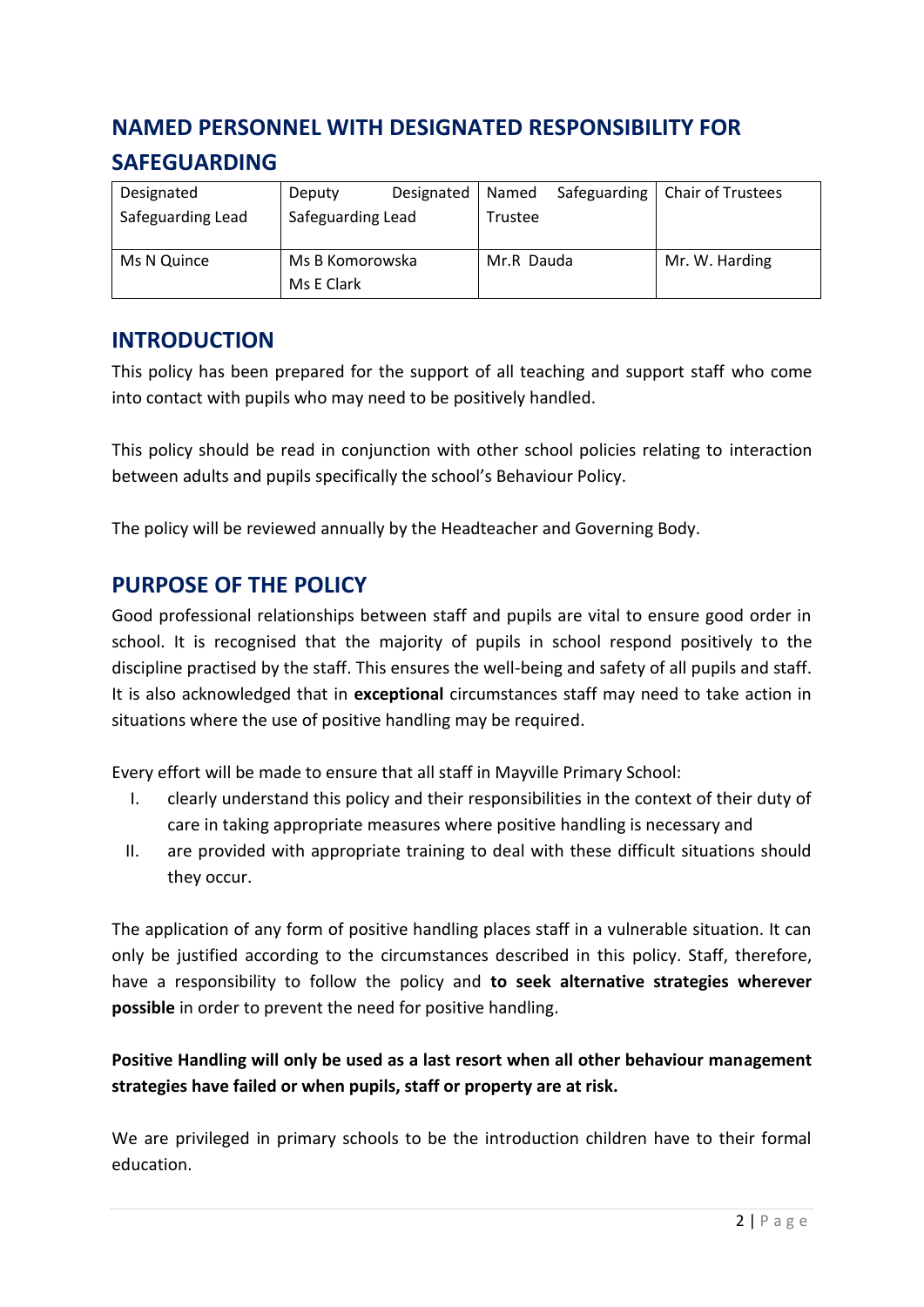At Mayville Primary School we endeavour to:

- Create the right atmosphere for children to work, grow and develop their individual potential, helping them to become competent and confident adults able to live their own lives and contribute to society.
- Provide a climate where children learn to co-operate with others, care for their peers and environment and respect the fact that not everyone looks, feels or thinks the same.

# **DEFINITIONS**

### **(a) Physical Contact**

Situations in which proper physical contact takes place between staff and pupils, e.g. in sports/PE or to comfort pupils.

#### **(b) Physical Intervention**

This may be used to divert a pupil from a destructive or disruptive action, for example guiding or leading a pupil by the hand, arm or shoulder with little or no force.

### **(c) Positive Handling**

This will involve the use of reasonable force when there is a risk to pupils, staff or property or if good order is being seriously prejudiced. All such incidents will be recorded.

## **UNDERPINNING VALUES**

Everyone attending or working at Mayville Primary School has the right to:

- a recognition of their unique identity
- be treated with respect and dignity
- learn and work in a safe environment
- be protected from harm
- Pupils attending this school and their parents have a right to:
	- individual consideration of pupils needs by staff that has responsibility for their care and protection
	- expect staff to undertake duties and responsibilities in accordance with the school's policies
	- be informed about school rules, relevant policies and the expected conduct of all pupils and staff
- working in the school
	- be informed about the school's complaint procedure
- The school will ensure that all pupils understand the need for and respond to clearly defined limits which govern behaviour in the school.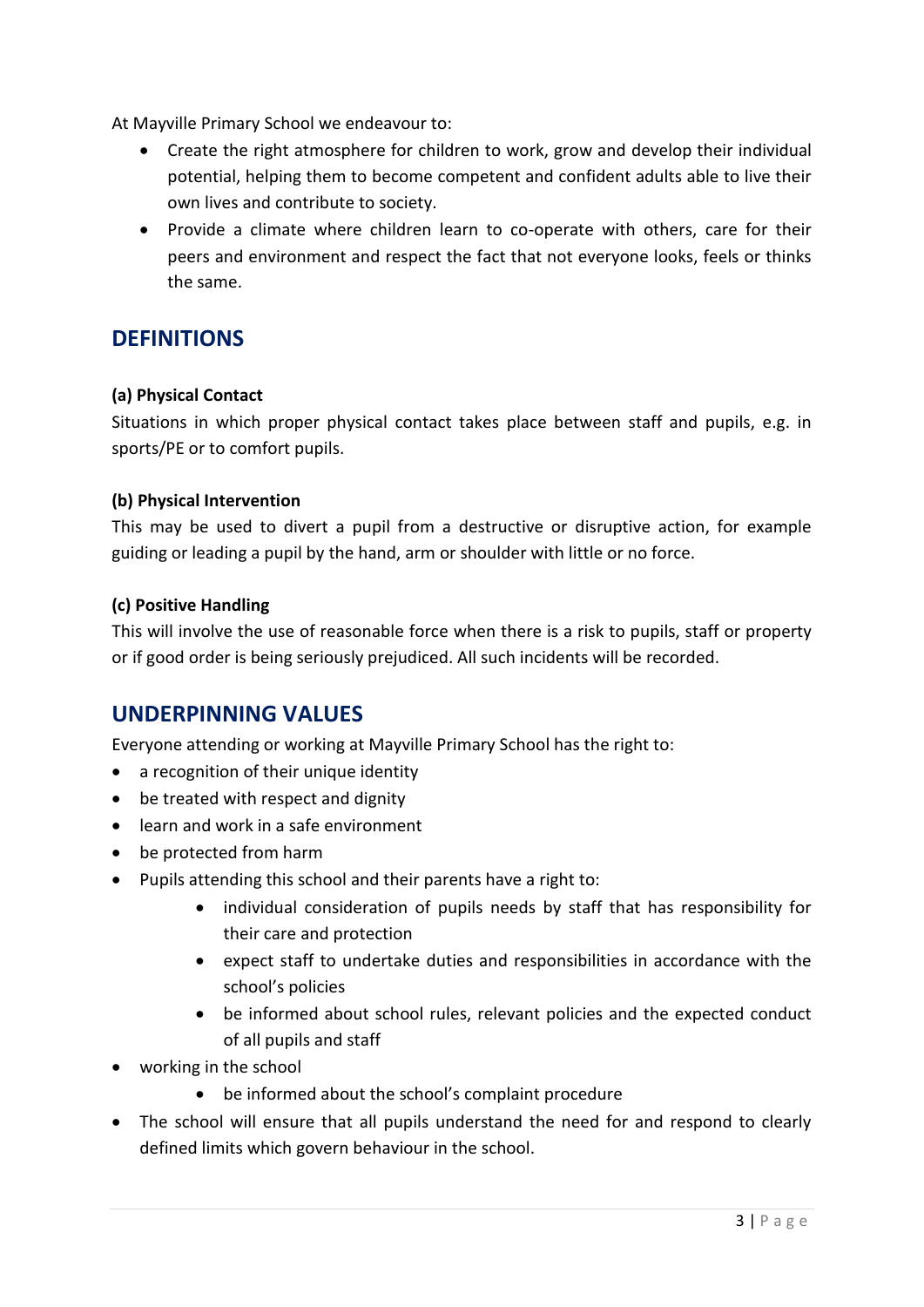## **TRAINING**

Positive Handling training will be made available to designated staff and will be the responsibility of the Headteacher. No member of staff will be expected to undertake positive handling without appropriate training. Prior to the provision of training, guidance will be given on action to be taken.

## **STRATEGIES FOR DEALING WITH CHALLENGING BEHAVIOUR**

Staff consistently use positive strategies to encourage acceptable behaviour and good order. Every effort will be made to resolve conflicts positively. Where unacceptable behaviour threatens good order and discipline and provokes intervention, some or all of the following approaches will be taken according to the circumstances of the incident:

**a)** Verbal acknowledgment of unacceptable behaviour with request for the pupil to refrain; this includes negotiation, care and concern.

**b)** Further verbal reprimand stating:

- $\cdot \cdot$  this is the second request for compliance
- an explanation of why observed behaviour is unacceptable
- $\cdot$  an explanation of what will happen if the unacceptable behaviour continues.

**c)** Warning of potential need to intervene physically and that this will cease when the pupil complies. If possible summon assistance.

**d)** Physical intervention. Reasonable physical intervention using the minimum degree of contact to prevent a child harming him or herself, others or property.

## **ESCALATING SITUATIONS**

The 1996 Education Act (Section 550A) stipulates that reasonable physical intervention may be used to prevent a pupil from doing, or continuing to do any of the following;

- $\div$  engaging in any behaviour prejudicial to maintaining good order and discipline at the school or
- $\clubsuit$  among any of its pupils; whether the behaviour occurs in a classroom, during a teaching session
- or elsewhere (this includes authorised out-of-school activities)
- ❖ self-injuring or placing himself or herself at risk
- $\div$  injuring others
- \* causing damage to property, including that of the pupil himself or herself
- committing a criminal offence (even if the pupil is below the age of criminal responsibility)

## **TYPES OF INCIDENTS**

Incidents described above fall into 3 broad categories:

 $\cdot$  Where action is necessary in self-defence or because there is an imminent risk of injury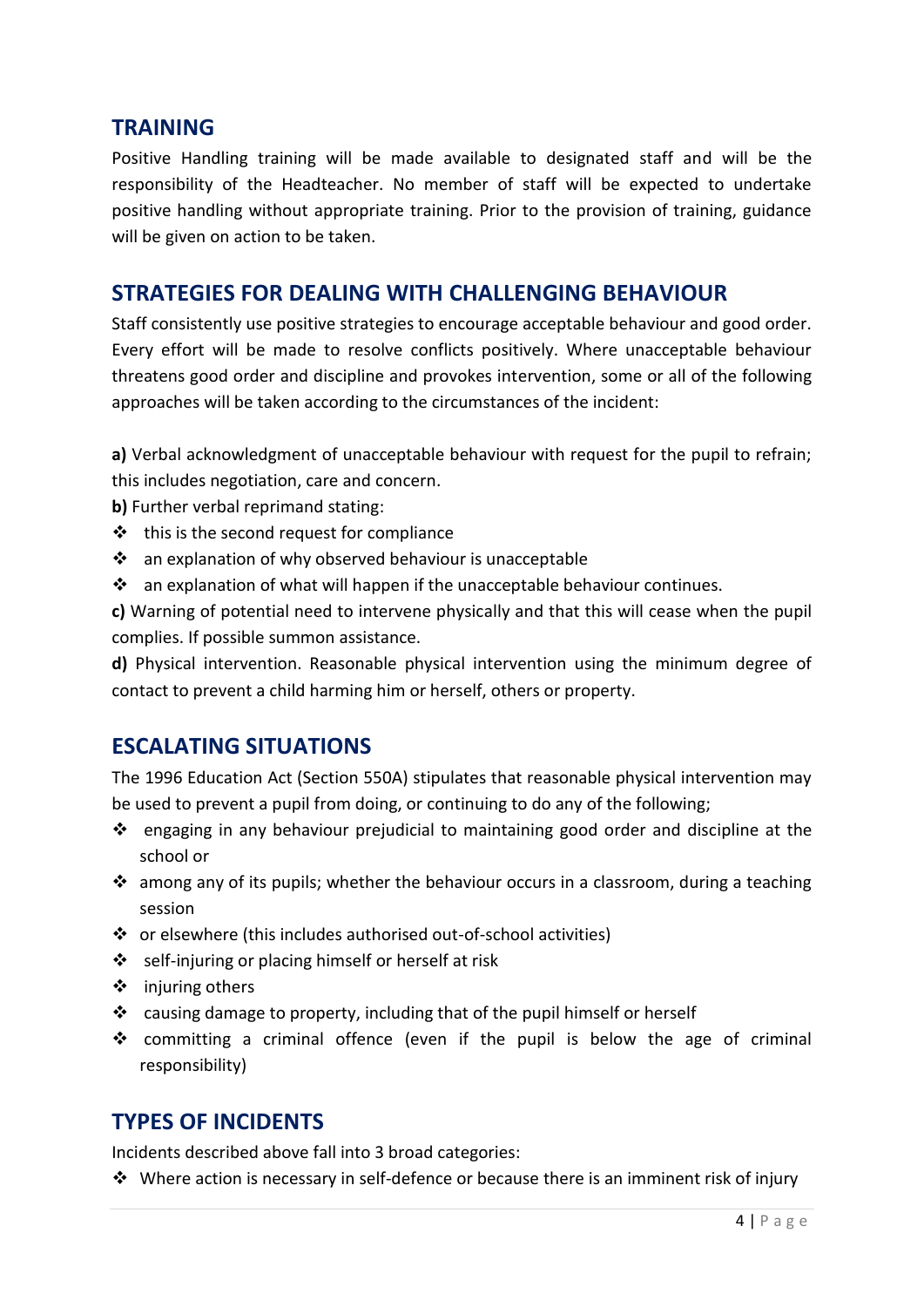- $\triangle$  Where there is a developing risk of injury, or significant damage to property
- $\cdot$  Where a pupil is behaving in a way that is compromising good order or discipline

# **EXAMPLES OF SITUATIONS WHICH FALL WITHIN ONE OF THE FIRST TWO CATEGORIES ARE:**

- $\cdot$  a pupil attacks a member of staff or another pupil
- $\div$  pupils are fighting
- $\cdot \cdot$  a pupil is causing, or at risk of causing injury, damage by accident, by rough play, or by misuse of materials
- or objects
- a pupil is running in a corridor or in a way which he or she might have or cause an accident likely to injure
- him or herself
- $\cdot$  a pupil absconds from a class or tries to leave the school

# **EXAMPLES OF BEHAVIOUR WHICH FALL INTO THE THIRD CATEGORY**

## **ARE:**

- $\div$  a pupil persistently refusing to do as requested
- $\cdot$  a pupil is behaving in a way that is seriously disrupting a lesson

## **ACCEPTABLE MEASURES OF PHYSICAL INTERVENTION**

- Positive handling can only be deemed reasonable if:
- $\cdot \cdot$  it is warranted by the particular circumstances of the incident
- $\cdot \cdot$  it is delivered in accordance with the seriousness of the incident and the consequences which it is desired to prevent
- $\cdot \cdot$  it is carried out as the minimum to achieve the desired result
- $\cdot \cdot$  the age, understanding and the gender of the pupil are taken into account
- $\div$  it is likely to achieve the desired result

# **WHEREVER POSSIBLE, ASSISTANCE WILL BE SOUGHT FROM ANOTHER MEMBER OF STAFF BEFORE INTERVENTION**

The form of physical intervention may involve staff doing the following:

- ❖ physically interposing themselves between pupils
- $\triangleleft$  blocking a pupil's path
- ❖ escorting a pupil
- $\div$  shepherding a pupil away
- Any such measures will be most effective in the context of the overall ethos of the school, the way in which staff exercise their responsibilities and the behaviour management strategies used.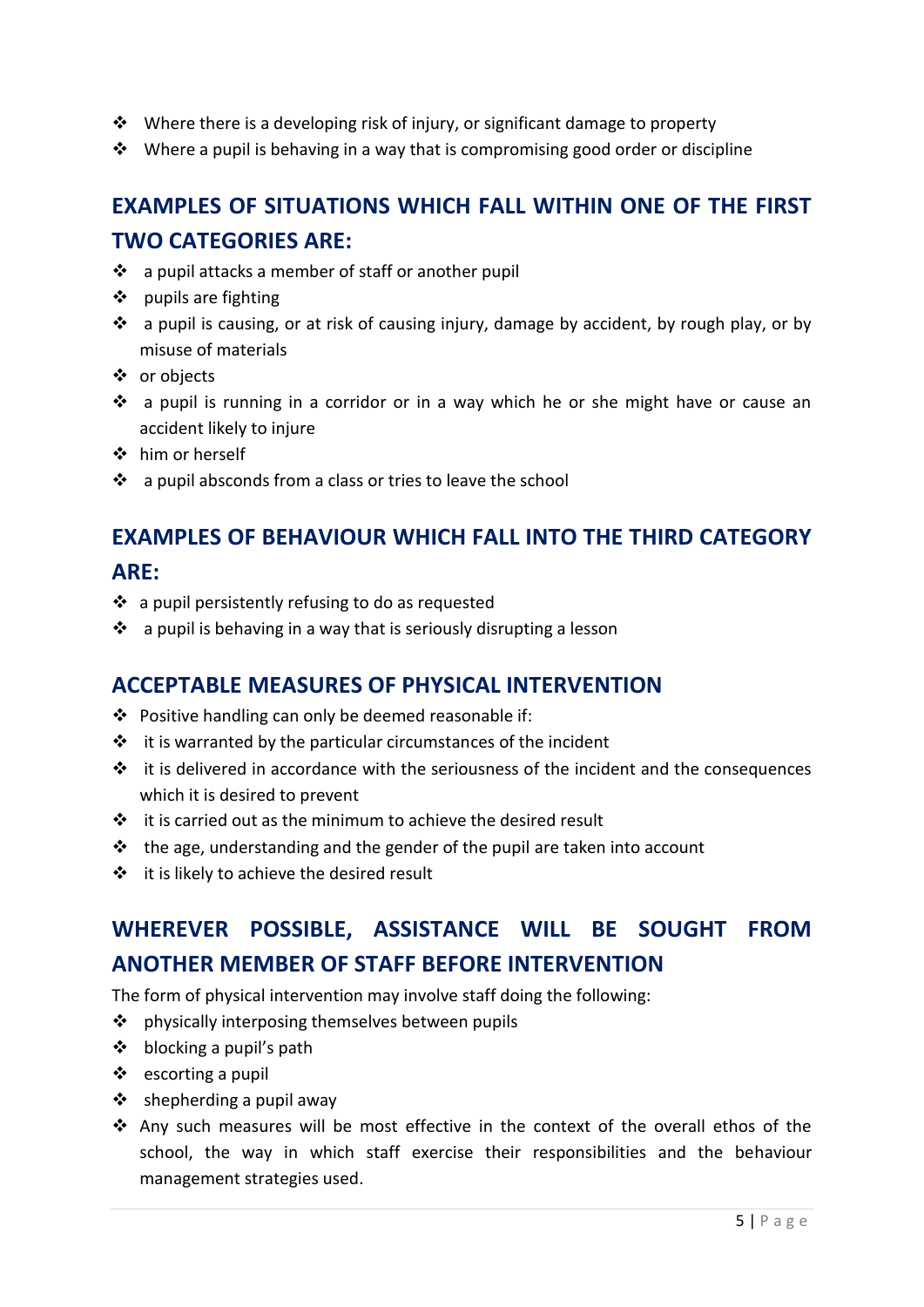### **Whenever positive handling is used, staff will keep talking to the pupil.**

## **RECORDING**

Where positive handling has been used a record of the incident always needs to be kept. All recording needs to be completed on the day of incident and needs to include the following:

- name of pupil
- date, time and place of incident
- $\cdot \cdot$  a brief description of the incident and actions taken
- $\triangleleft$  attempts made to calm the situation
- ❖ names of people who witnessed the situation
- ❖ any damage/harm to persons or property
- $\triangleq$  name of person informing parents
- $\cdot \cdot$  after investigation a summary of action taken

Staff completing recording forms will keep a copy for themselves for future reference. After the review of any incident, a copy of the recording form will be placed on the pupil's file.

## **ACTION AFTER AN INCIDENT**

The Head Teacher will ensure that each incident is reviewed and investigated further as required. If further action is required in relation to a member of staff or a pupil, this will be pursued through the appropriate procedure:

- Child Protection Procedure
- Staff Facing Allegations of Abuse Procedure
- Staff or Pupil Disciplinary Procedure
- ❖ School Behaviour Policy
- ❖ Exclusions Procedure

Members of staff will be kept informed of any action taken.

In case of any action concerning a member of staff, he/she will be advised to seek advice from his/her professional association/union.

## **COMPLAINTS**

The availability of a clear policy regarding Positive Handling and early involvement of parents should reduce the likelihood of complaints but may not eliminate them. Any complaints about staff will be dealt with under the school's Complaints about Staff Procedure Policy. The Chair of Governors will be informed of complaints but other governors will not be involved as a complaint may require further action on their part.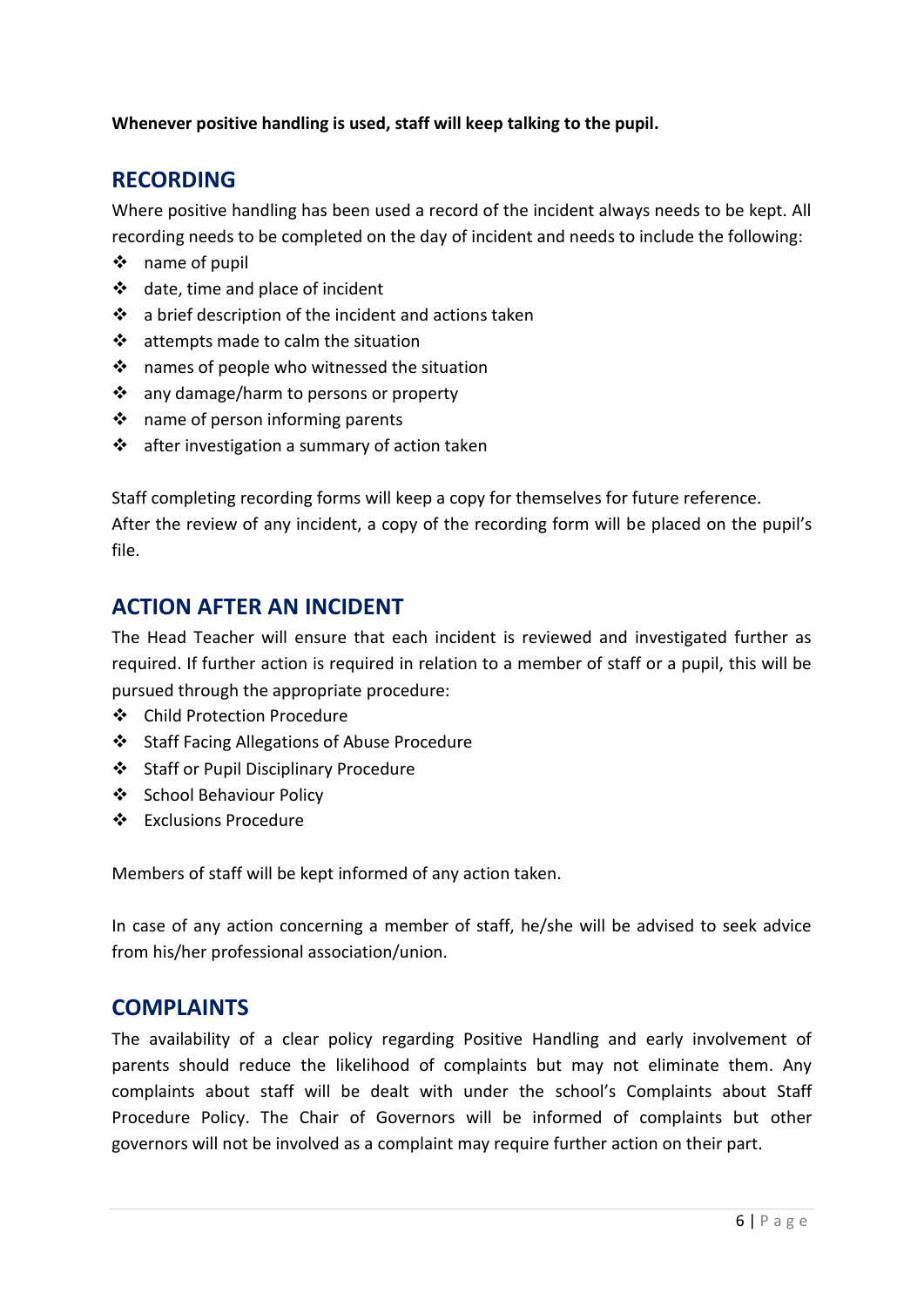# **MONITORING OF INCIDENTS**

Whenever a member of staff has occasion to use positive handling, this will always be recorded and documented. Monitoring of incidents will help to ensure that staff are following the correct procedures and will alert the Headteacher to the needs of any pupil(s) whose behaviour can only be contained using positive handling.

This process will address patterns of incidents and evaluate trends which may be emerging.